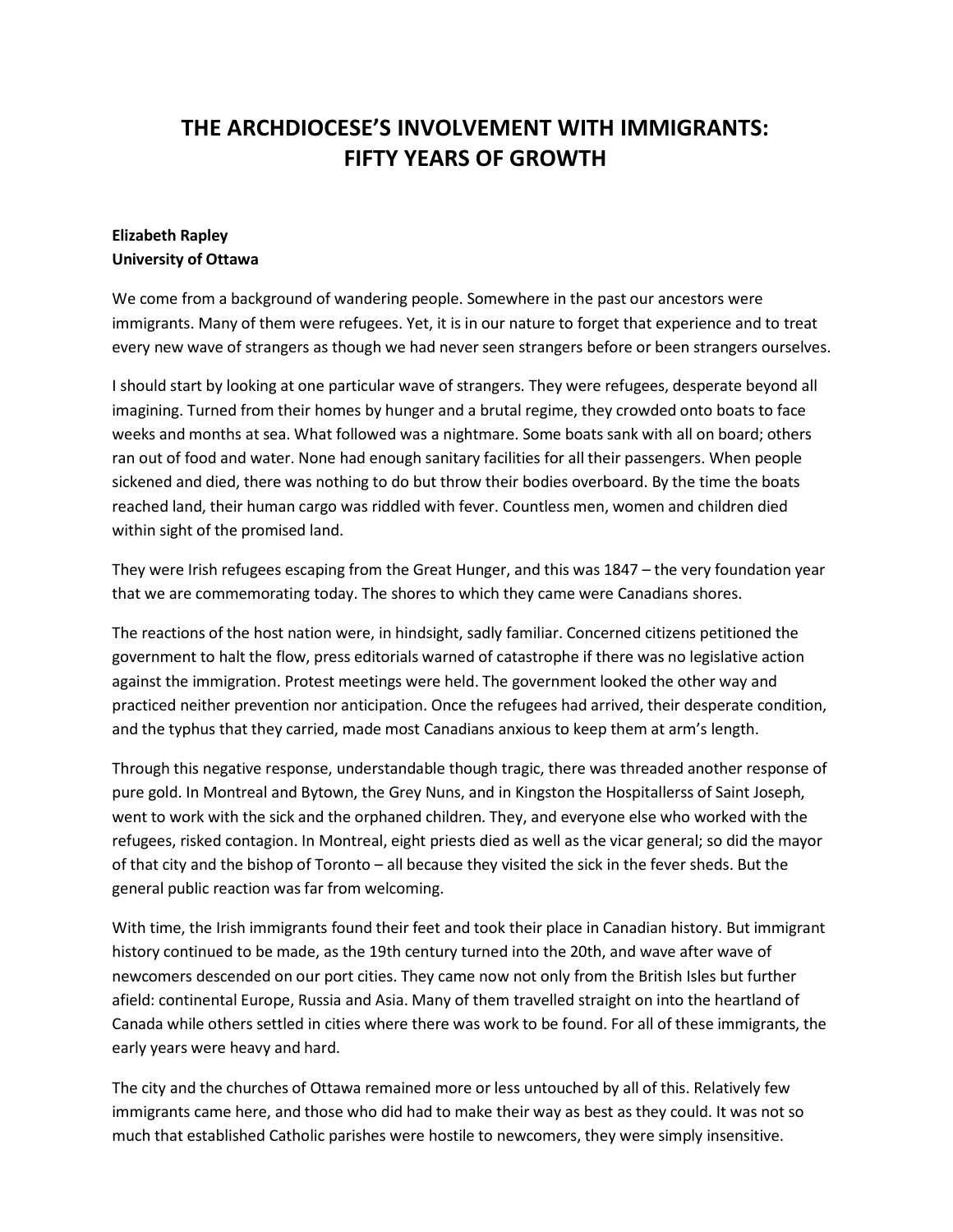I have a story to illustrate what I mean by insensitivity. In the early 1930s, a German couple, newly arrived in Ottawa, decided to go to mass in the Basilica. At the door of the church they were met by something new to them: a demand for a pew rent. Pew rent, you may recall, was a very small fee, usually 10 cents per person, for the use of space in the church. The couple either didn't have the 20 cents or didn't realize they were expected to pay it. They were asked to leave.

This is an irony to this story: the German couple's son is now the pastor of the Basilica.

After World War II, the wave of immigration picked up, and the city saw the appearance of more newcomers than ever before. Many were "displaced persons"; others were simply on the run from the desperate economic conditions of post-war Europe. As has always been the way of immigrants, these newcomers tended at first to cluster together, and this made it possible for the archdiocese to help them erect their own faith communities. The Italian community, which has had its own church since 1913, grew prodigiously while in the early 1950s other communities came into being, German-speaking, Dutch and Polish. Still, the host Catholic community (if we may call it that), generally kept its distance. The gospel imperative -- to welcome the stranger – drew only a faint response.

In 1952, things began to change. The Montreal office of Catholic Immigrant Services International, in the process of reorganizing itself, established a part-time contact in the Archdiocese of Ottawa. From now on basic services were available to immigrants in our city. This came none too soon because only a few years later, in 1956, a wave of refugees began arriving – a sudden, very large wave of Hungarians, fleeing from Communist oppression in their homeland. In all, over 37,000 Hungarians found refuge in Canada. Canadians of all kinds, including many Ottawans, opened their doors to total strangers.

We can attribute this new openness to several different developments. First, the economic well-being of the 1950s; second, the hostility of Canadians towards all things Communist; then as well, the official definition in 1951 by the United Nations of what constitutes a refugee: "a well-founded fear of persecution on the grounds of race, religion, nationality, political opinion, or membership in a particular social group." From now on the refugee had a profile, he was legitimate in our minds. There was also the growing media coverage of world events. Increasingly, from one crisis to the next, the raw reality of other people's suffering was being displayed before our eyes. It called forth our compassion in a very human way.

As a result, homes and jobs were found, in our city as in others, for hundreds of Hungarians. But it must be emphasized that this was largely an ad hoc effort carried out by volunteers. Once the crisis was over, Ottawa went back to business as usual. Immigrants still arrived, though in diminished numbers – a few hundred a year – and Ottawans more or less ignored them.

If there was any heightened consciousness about the problems and needs of newcomers, it was maintained in two small organizations: the youthful Catholic Immigration Services and the Ottawa Interfaith Committee on Immigrants. The Catholic Immigration Service, a creation of the Archdiocese, offered basic services to the strangers who came to its doors. The Interfaith Committee, made up of representatives from major churches, struggled to fashion a more general welcome service for all immigrants arriving in our city, a welcome which would begin with a card in the mail and continue with a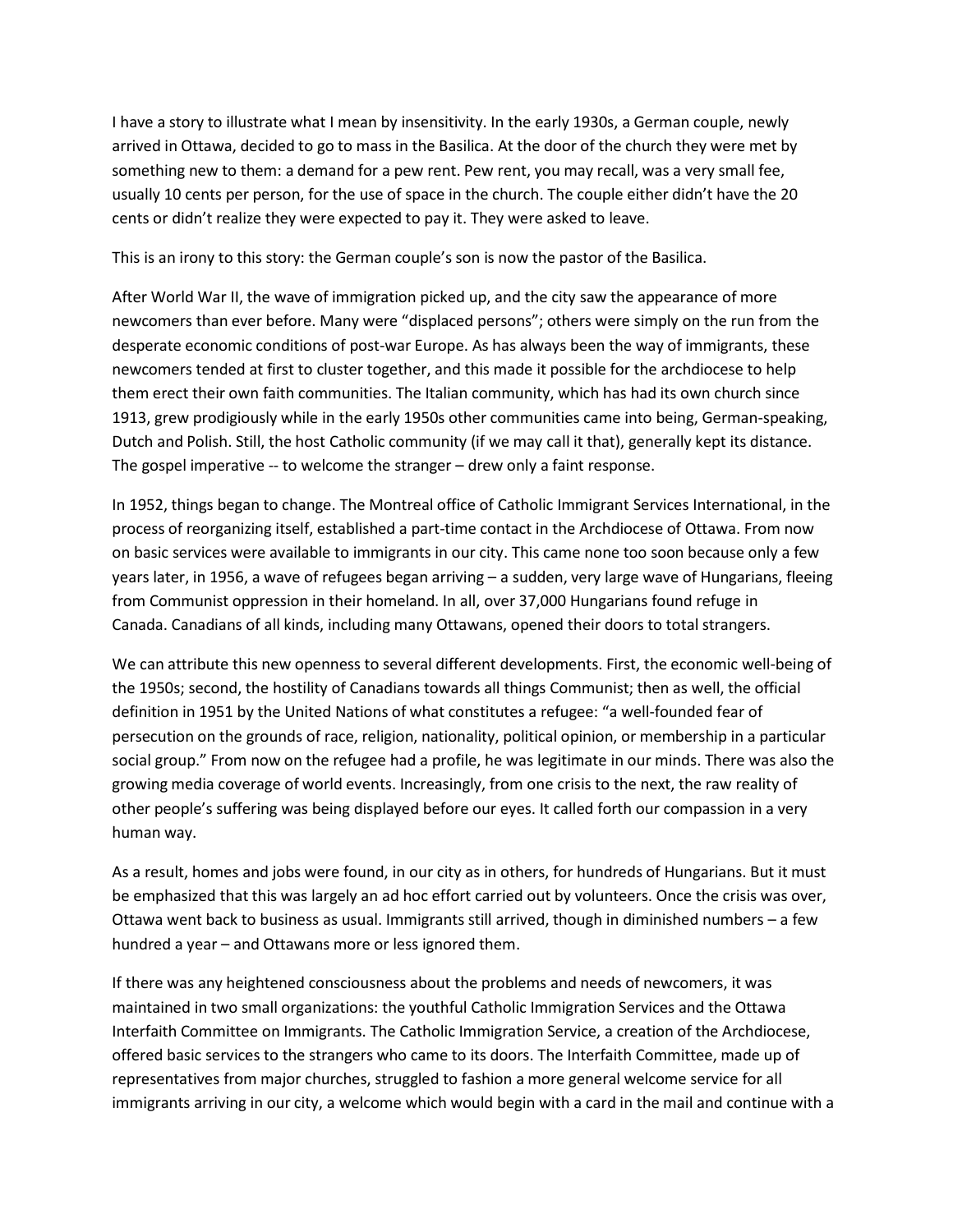visit by a volunteer. This project lasted several years, with considerable expenditure of effort, if you count the number of cards sent out and people knocking on doors. But the return was discouraging. Less than 10 per cent of the cards sent out received a response, and the visitors often found that by the time they got to the doors, their people had already moved on. In 1973, the Committee wondered aloud whether it was simply acting in a "prophetic" role, far out in front of the people it was trying to serve.

Perhaps this was truer than anyone knew at the time. Gradually, by trial and error, the Committee was building a broader mandate for itself on which succeeding organizations would inherit. First, the personal contacts between visitors and newcomers were leading to a clearer understanding of newcomer needs. The Committee learned, for instance, that jobs were a priority, but, for immigrants, difficult to find. It sent out an appeal to the various service clubs of Ottawa, asking for tips on job-finding (incidentally, nobody answered). Secondly, the committee began to take on an advocacy role. In 1975, it submitted a brief on the new Green Paper on Immigrations, condemning what it saw as hidden racism. Only one brief among others, but it meant that from now on, the Christian community of Ottawa had an official voice, and it was a pro-immigrant voice.

By this time the Interfaith committee had acquired a valuable asset: Sister Therese Dallaire, of the Filles de la Sagesse. She was already in charge of the Catholic Immigration Service; she now also took on the role of coordinator of the Interfaith Committee, a role which she continued until her resignation for reasons of ill health in 1978. It is appropriate here to signal the contribution of the religious orders, particularly the Filles de la Sagesse and the Soeurs de la Charite to the development of our immigrant services. They were there at the beginning, they are there still. Sister Dallaire has died but her name lives on in the Maison Dallaire in downtown Ottawa, the first shelter in Canada for hundreds of refugees each year. (Note: Since the publication of this article, the name of this house has been changed to Maison Sophia Reception House).

During her early years with the Catholic Immigration Service, Sister Dallaire was the only full-time worker in the field here in Ottawa. At first she maintained an office on Nicholas Street. In 1976, her onewoman job gave way to a larger organization, with offices in the diocesan centre and a Board of Directors to provide policy guidance and to interface with the Archdiocese. The new organization's constitution clearly laid out its objectives: to receive and welcome immigrants, to offer them information and referral advice, to act as an advocate when advocacy was needed. And quite clearly, from the very beginning, everyone recognized that its work could go forward only if there were volunteers to promote it. The inclusion of the larger Catholic community in the work of immigrant settlement was a must.

So now the message began to go out to the troops. Father Peter Schonenbach, chairman of the board as well as pastoral coordinator of the English section of the Archdiocese, used his weekly newsletters to inform the parishes of the organization's work. Gradually, the idea was being driven home that welcoming the stranger – not just passively accepting him, but actively drawing him in – was a true Christian imperative.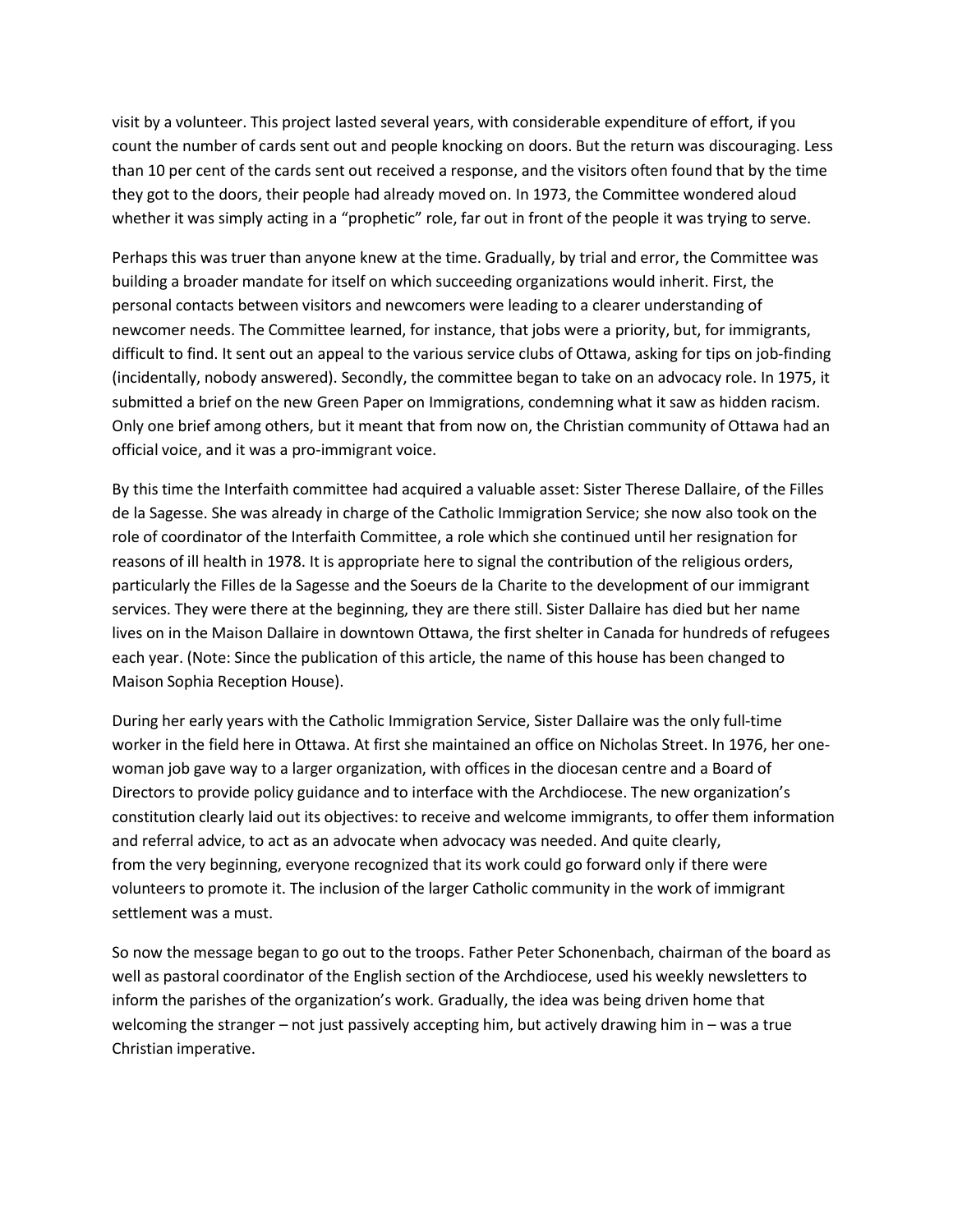Still, in many respects the Interfaith Committee and the Catholic Immigration Service, with their bundle of devoted volunteers, remained, as it were, lights set upon a candlestick, clear for everyone to see, but solitary in their operation. The number of Ottawans who shared their activity – or even sympathized with it – was very limited. The public mood seemed to be settling in against immigrants. In 1977, an official of the United Nations, addressing the Interfaith Committee, warned that Canada was closing its doors, that "asylum seekers expect help and cannot get it." Ottawa itself was going into a slump as the decentralization of federal government department resulted in the emptying of downtown office space and the loss of jobs. Serious people doubted the city's ability to absorb strangers.

However, events were taking place elsewhere which were to change all this. The victory of the communists in the Vietnam war, and the dreadful dislocation and genocide which ravaged Cambodia and Laos, forced hundreds of thousands of people onto the move. In 1975, the first Vietnamese appeared in Ottawa, among the Chileans and Haitians who had previously been Sister Dallaire's chief concern. Between January and September 1975, more than 2,000 new Canadians came to live in Ottawa. Many of these were refugees, lacking even the personal belongings which most immigrants are able to bring with them. In an effort to meet their needs, a furniture and clothing depot was opened in the parish hall of Christ-Roi by a group of concerned citizens led by Simone Couture. Within four months it had served a 100 refugee families. This marked a promising development: first, the leadership, and second, the ready response, of volunteers in the case of a specific need. This readiness would be of critical importance in the coming years.

Between 1975 and 1977, the trickle of Indochinese refugees became a flood, astonishing a world community that was in no way prepared for it. The west had learned to withstand the distress of hundreds of thousands, as long as the distress was only described in print, but now they came before our eyes – on television and in newspaper pictures – and they assaulted our conscience. We saw them crammed in un-seaworthy boats, riding out on the open sea; we got close-ups of the old people and the children; we learned that for every desperate person who reached land, there were others who drowned at sea. Then, in the summer of 1978, we read that Vietnam's Asian neighbours were refusing to accept more refugees and even turning them away at gunpoint. The newspapers expressed our outrage but the countries involved pointed out, quite reasonably, that their own resources were inadequate and that the rest of the world was doing precious little to help. There was truth in that: of the more than 350,000 refugees who made their way to their camps, the Government of Canada, albeit one of the more generous members of the world community, was only offering to take in a quota of 7,000, then 8,000, per year.

However, on April 10, 1978, an important event took place which was to widen the crack in Canada's door. This was the new Immigration Act – an act more liberal and more positive in spirit than anything that had gone before. Among its provisions was one which set up the machinery for private sponsorships. From now on, any five individuals acting together, with a certain collective income, were entitled to sponsor refugees. Thus, in addition to the government's own sponsorship, the Minister of Immigration opened the way for private sponsorships. He was going to get more than he bargained for: in the course of the 1980s, the number of private sponsorships of Indochinese refugees would equal, and then surpass, the number of government sponsorships.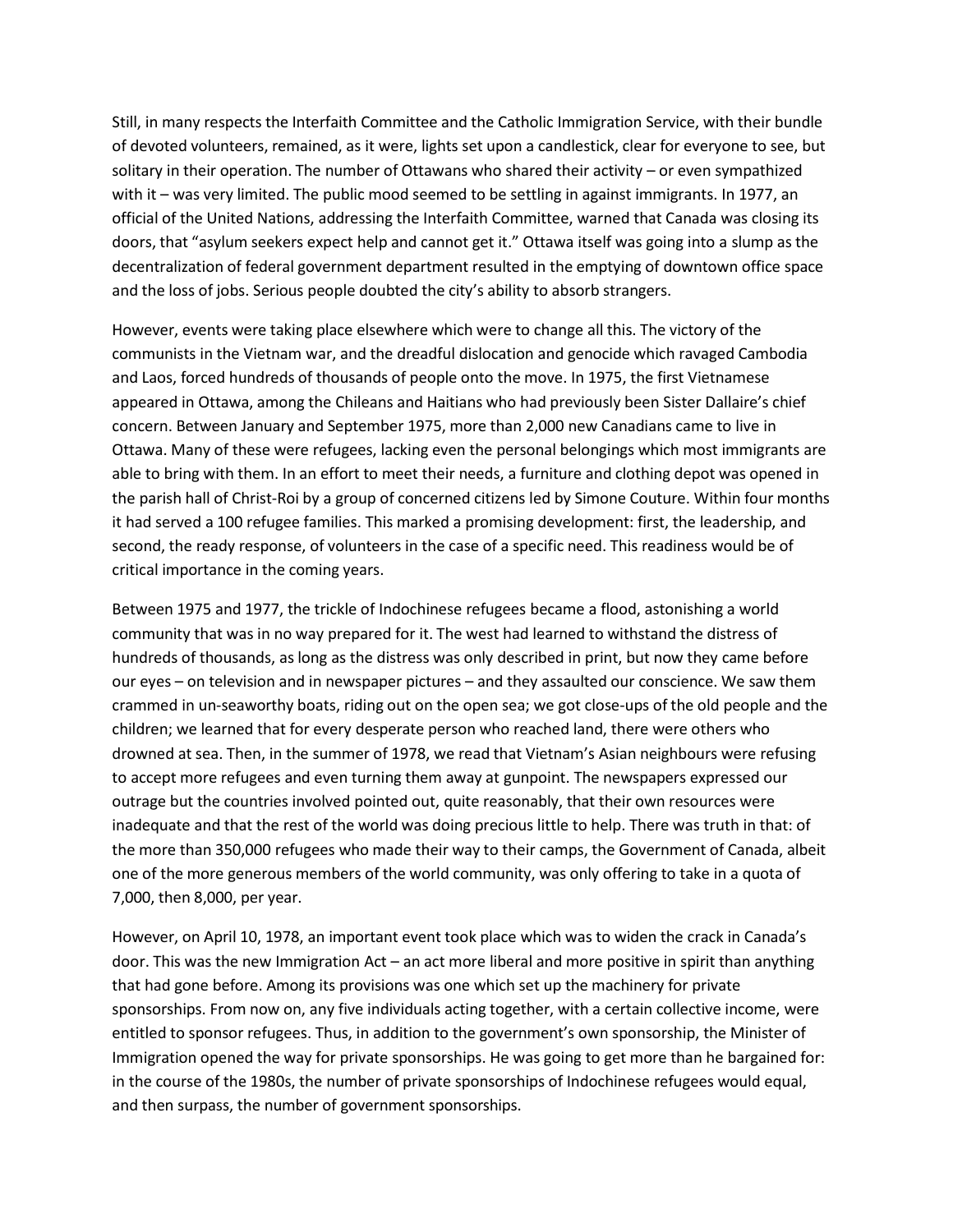It is noteworthy that one of the first groups to whom the minister explained the new Act was the national Interfaith Immigration Committee – a group, which in his words, "has played such an important role in helping immigrant settle in Canada." In the coming years, religious organizations were to play an ever more active role, needling the government, exhorting the public, speaking out on behalf of refugees and immigrants.

Among these thorns in the government's flesh was the board of the Catholic Immigration Service of Ottawa, which now became passionate advocates on the Indochinese refugees. The chairman of the board at this time was Richard Hardy, a professor at Saint Paul University. He had a personal attachment to the cause of the Cambodian refugees. In 1975, friends of his had adopted a Cambodian baby and had asked him to be its godfather. But the baby was sick from the outset, and soon died. In early 1976, a year to the day after the baby's death, Dr. Hardy was asked by an international organization to sponsor an orphaned Cambodian teenager living in Paris. He agreed – and now began a long legal battle to bring the boy to Canada. Dr. Hardy learned that, whatever the appearances, the reality of sponsorship was difficult, almost impossible. He also learned a great deal about the Cambodian refugees in Thailand who had suffered atrociously but who remained less visible to the west than the Vietnamese.

In the fall of 1978, the Catholic Immigration Service, at his urging, took up the cause of the Cambodians. Members contacted, and often visited, the parishes of the diocese, promoting the idea of private sponsorship. They found a powerful ally in Archbishop Plourde. In January 1979, the archbishop visited the Thai refugee camps, and brought back, not only his word descriptions of the conditions there, but a Cambodian orphan to be his own adopted son. From now on he was a tireless advocate of sponsorship, pressing his people to do more, to do better. He argued that the indifference of the west – our indifference – was a scandal, that we simply had no right to turn away from such suffering. By April 1979, 14 sponsor groups had been set up within the diocese. But Archbishop Plourde was not satisfied. Under his urging and those of the Board, more and more parishes set up sponsor groups. The Archdiocese eased their way by signing an umbrella agreement which gave financial assistance to private sponsorships (28 June 1979). By September, 1979, there were 50 sponsor groups from Catholic parishes, and the number was still rising. In November, a special collection was held to support the work. Persistence paid off. By the following spring, the Catholic Immigration Service was preparing for the arrival of 230 Cambodians.

It must not be forgotten that all this was happening against a continuing barrage of horrendous news releases. To the stories of murder and rape told by the Vietnamese boat people, to the spectacle of their boats being driven back out to sea, was now harrowing tales of panic on the Thai border, as soldiers forced Cambodian men, women and children back onto the guns of the Khmer Rouge. During the Christmas season of 1978, the words "no room at the inn" haunted many of us. But what were these neighbouring countries to do in the face of such an invasion? They kept insisting that the west was not doing its part. And the statistics supported them. A trade-off which our government offered the Philippines in January 1979 is fairly typical: we would take 400 refugees off their hands if they would admit the 5,000 boat people waiting off their coast.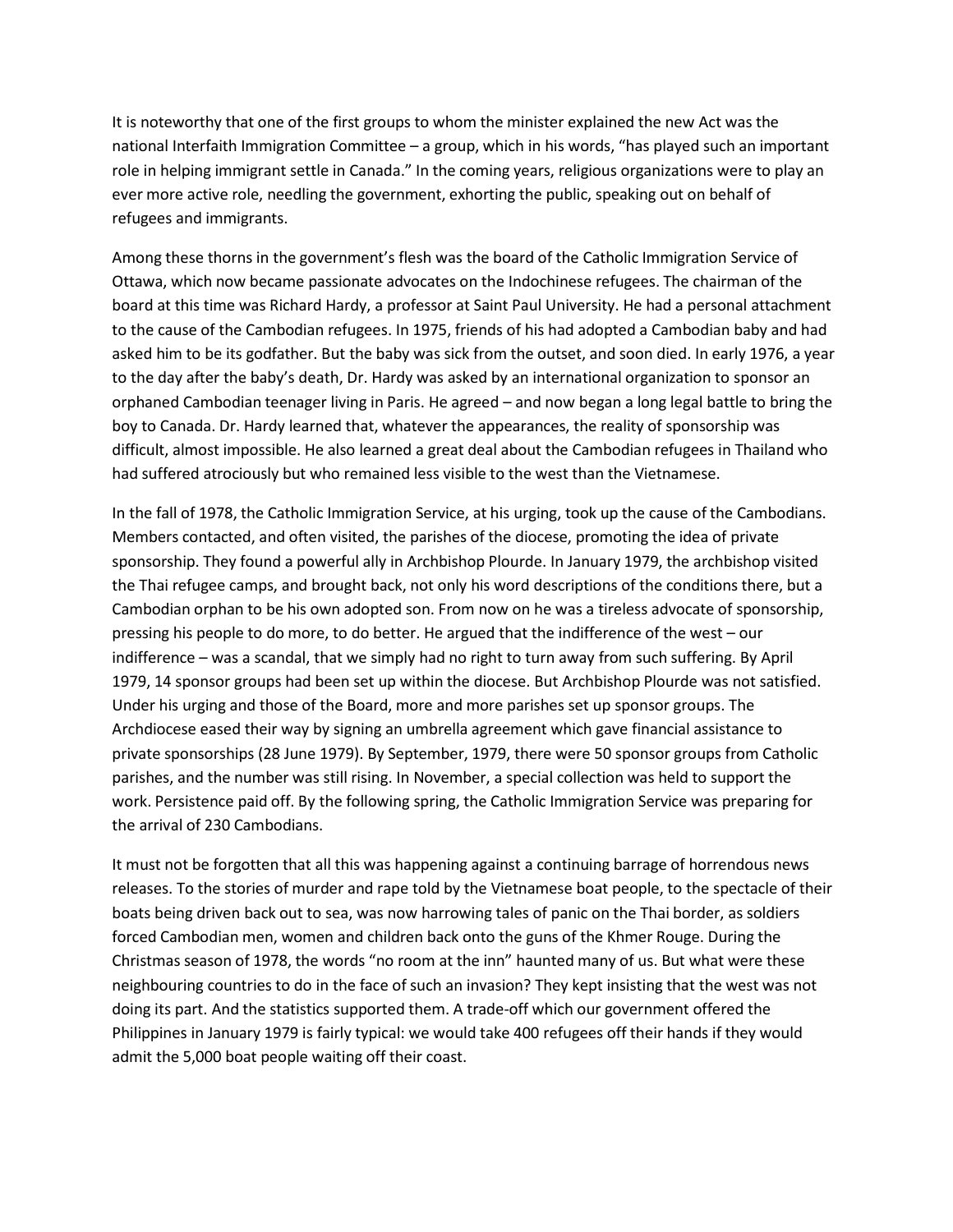The government felt that it hands were tied. It knew not all Canadians favoured the entry of Indochinese refugees. Archbishop Plourde himself was confronted on an open line radio show by a woman who said simply: "Let them all die." And he knew full well that she was expressing the opinion of many others. In March, a Gallup poll had revealed that 52 per cent of adults questioned thought that the quota of 5,000 refugees was too high. Thus, the minister was caught between the resistance of many Canadians and the pro-active enthusiasm of others. The protagonists of refugee sponsorship suspected strongly that, in the actual work of clearing refugees to come to Canada, the government was dragging its feet. Sponsor groups waited, with their arms open but empty, as the months went by.

Now, in the summer of 1979, began an extraordinary chain of events. The mayor of Ottawa, Marion Dewar, a member of Saint Basil's Church and a long-time social activist, became impatient. She had been receiving enough calls from would-be sponsors and other sympathizers to know that other people were impatient, too. At the end of June, 1979, she met with immigration officials, and asked them why, with so many refugees waiting in the camps, and so many sponsors waiting here, the paperwork was proceeding so slowly. Why, when the government had promised a quota of 8,000 Indochinese refugees for the year, was it stuck at 4,000? The problem, she was told, was one of processing.. In the course of the following conversation, she found herself saying that the city of Ottawa would take the remaining 4,000 and the sooner the better.

It was several days before Mayor Dewar was able to meet with her council, and during these days, Project 4000 moved of its own accord. Any apprehensions she might have had about its reception were quickly removed. Council agreed to back the project with office space and staff. The public's support was overwhelming. Phone lines to City Hall were jammed. On June 27, a public meeting was called to explain the process of sponsorship and it brought nearly 3,000 people to Lansdowne Park. Not only Ottawans were affected. Money donations began to come in from across the country. The city of Calgary, not to be outdone by Ottawa, announced its own project, Someone Cares. Thus, Ottawa's dynamism flowed into that being generated in other parts of the country. By early July 1979, 350 sponsor groups had signed up across Canada, two-thirds of them under the umbrella agreements of religious organizations. The pressure created by these movements induced the government very quickly to increase its Indochinese refugee quota to 25,000 and to streamline its selection process in the camps. A week later, it set the quotas for 1979-1980, of which 21,000 would be privately sponsored. This was the result of people power. The editor of the Citizen, Christopher Young, remarked that "the people of Canada are way out in front of their government on this question." As for mayor Dewar, perhaps the finest compliment paid to her came from Le Droit, which said that she had acted "in one of these impulsive, spontaneous, uncalculated gestures which are the portion of Christian charity."

The first planeload of Vietnamese refugees in Ottawa arrived on August 6, 1979. Before the phase-out of Project 4000 was announced in October, 1980, some 3,300 Indochinese refugees would be brought to Ottawa, half of them by private sponsor groups. The process was not without its difficulties, both for the refugees and the sponsors. A project involving such numbers and undertaken at such short notice was bound to experience some hitches. But as Mayor Dewar remarked, if we had taken the time to prepare, "a lot of people would be at the bottom of the ocean." In any case, the problems should not detract from the project's overall success. The achievement of the Ottawa community, like that of the Canadian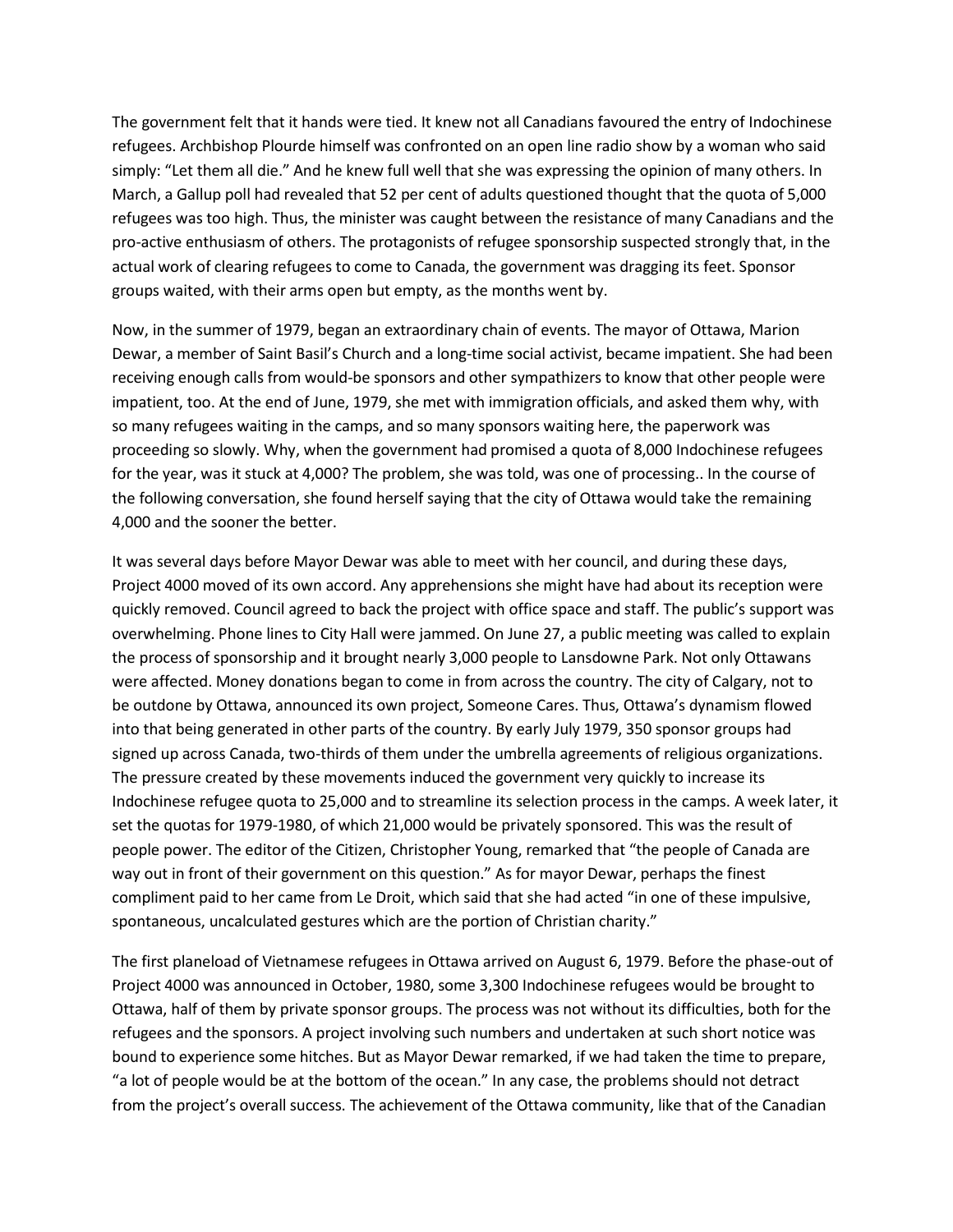people generally, was remarkable. A Toronto columnist, appraising the whole effort, would write, "Never before has the Canadian government depended on untrained, ordinary citizens to sponsor such a mass of refugees."

But this appraisal was off the mark. There were more than just government on the one hand, and untrained citizens on the other, involved in the effort of 1979-1980. There were private professionals, too. In addition to the doctors, dentists, ESL teachers and social workers, (many of them volunteers themselves), there were the agencies, which acted as liaison between the government and the public. One of these agencies was the Catholic Immigration Service.

Of all the people who worked hard that year, none could have worked harder than the people of the Catholic Immigration Service. They had a double function: they set up, and then supported and advised, private sponsorships; and they provided day-to-day assistance to government-sponsored refugees, who would otherwise have had to face the challenges of their new country almost alone.

One of the lessons learned in the course of Project 4000 was that the refugees who were cared for by private groups integrated more swiftly and with mush less pain into Canadian society. The governmentsponsored refugees received food and housing allowances, but lacked ongoing practical advice and emotional support. It was this that the staff of the Catholic Immigration Service and its volunteers now set about providing. We need only imagine what a North American hospital looked like to a woman in labour or the parents of a sick child, who spoke not a word of its language, to understand how much support was needed. In 1979 alone, the Catholic Immigration Service helped about 900 governmentsponsored refugees to cope with these situations and others more commonplace, such as paying in their cheques at the bank or going to a rental office or buying clothes for the winter.

What was happening, in fact, was that a new kind of expertise was being developed -- what today we call settlement work. Nobody had anticipated the extent, or the variety, of the newcomers' needs. The Catholic Immigration Service learned as it went along, from the experience gained during Project 4000. One of the lessons it had learned was that newcomers need friends. In 1980, it started the Bridge of Friendship program, designed to provide government-sponsored refugees with Canadian mentors. This would later become the highly successful host program that we know today.

Just as suddenly as it started, Ottawa's extraordinary effort was over. A year after it was launched, the press was announcing that the Good Ship Project 4000 had come to port, with "its hull battered and crew weary, but its mission intact." We can carry the metaphor further, by remarking also that the wind had gone out of its sails. Voluntary efforts were faltering, new offers of sponsorship were few and far between. The good news was that, as they reached the end of their sponsorship year, the former refugees were stepping out into society with remarkable success. City authorities had predicted a postsponsorship flood of demands for welfare and public housing; this did not materialize. Most families were self-supporting before the year was out. The boat people of 1979 were on the way to becoming the stable, solid citizens that we know today.

In December, 1980, the federal government announced that its special program to bring 60,000 Indochinese refugees to Canada had come to an end. The quota for the coming year would be 8,000. In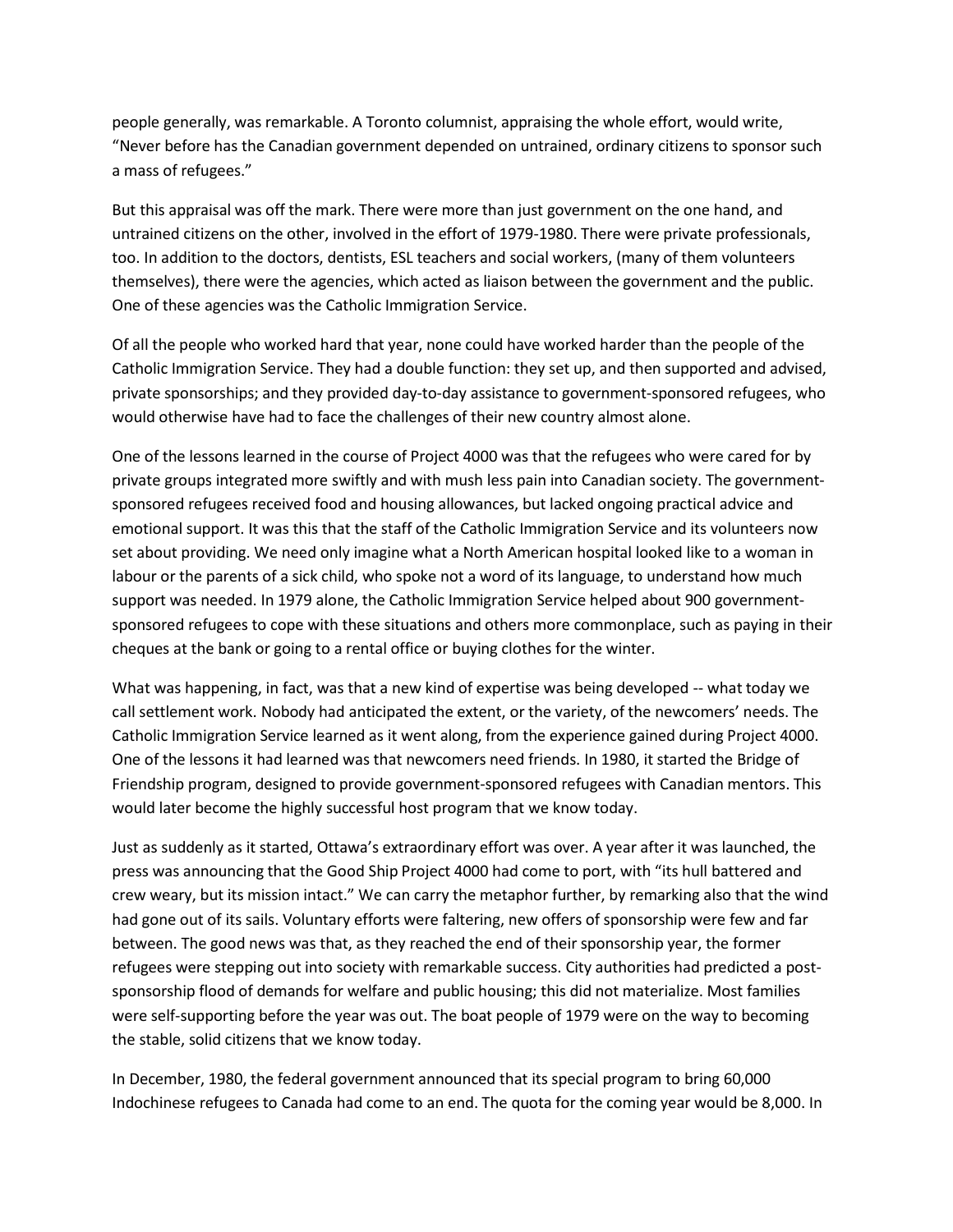the same month, the city closed down Project 4000, handing all remaining tasks over to the Catholic Immigration Service and its partner, the Ottawa-Carleton Immigration Service. A radical downsizing was under way, in official policy – and also in public interest.

The Catholic Immigration Services shared in this downsizing, as the number of its workers, its funding and its public visibility dropped.

In the course of the 1980s, the Catholic Immigration Service redesigned itself. It surrendered its close connection to the Archdiocese and became the Catholic Immigration Centre, an incorporated, independent, community-based organization. This meant that in the following years it was able to expand its government funding, while at the same time retaining its traditional base of support among the parishes of the Archdiocese, and indeed, among many other Christian communities who have remained faithful to it throughout the years.

The host program, launched officially in 1986, has become highly successful with an average of 300 hosts per year. Private sponsorships, though diminished in number, are still encouraged and supported. The Catholic community can still rise to an occasion. We saw an example of this in 1990, when in the wake of the murder of the Jesuits in El Salvador, and the initiative of Archbishop Gervais, 50 Salvadoran refugees were brought to Ottawa at short notice, and settled in private homes in the parishes.

There have been other initiatives, which I suggest are the products of the experience of 1979-1980. One of the most important of these was the opening in 1988 of the Maison Dallaire on Boteler Street: a 3 unit reception house which offers newcomers a much gentler landing than the anonymous hotels of the Project 4000 days. The initial roadblocks which used to confront the boat people are now routinely dealt with: registration for social insurance and OHIP are taken care of, basic orientation is provided, and clothing and housing are found. But more than this, the Maison Dallaire offers its guests a glimpse of what we, as Canadians, hold dear; tolerance and respect for differences. Its dining room is a microcosm of a world which we, as Christians, would love to see: a world of men and women and children of all races and faiths, sitting down at the table together.

Then, in 1991, the Newcomer Centre was opened. This allowed for the development of a whole new range of services all under one roof. Since then, from year to year, the work of the Catholic Immigration Centre in the settlement and assistance of immigrants has grown and deepened. It now helps some 2,500 clients a year, with counselling and practical assistance and referralsto other agencies. It calls on the services of some 800 volunteers. Its host program continues to match Canadians with newcomers in a climate of friendship and mutual respect. There is not a lesson learned in the days of the Project 4000 that it has not turned to the advantage of all of us – Canadians and soon-to-be-Canadians.

The Catholic Immigration Centre is Catholic; its roots are in the Archdiocese and its parishes, and much of its financial and moral support comes from the same sources. But without surrendering that Catholic identity, its dedication is to a much broader clientele: "refugees and immigrants … regardless of race, national or ethnic origin, colour or religion."